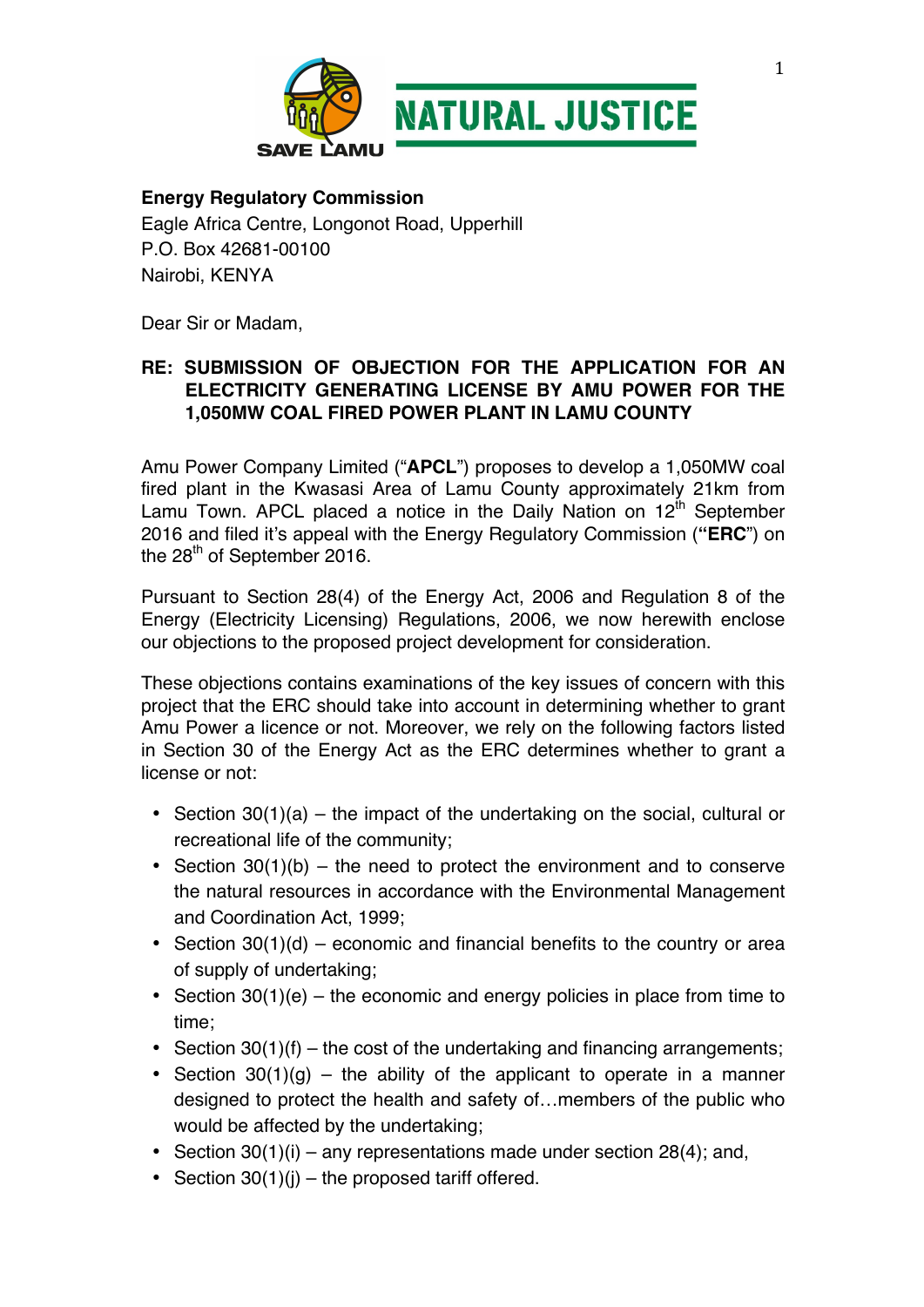

To support our objection to this application by APCL, we rely on expert analyses of the application and the project.

# **1. Mr. Hindpal Jabbal**

Mr. Hindpal Singh Jabbal is an authority in Kenya's power system, who joined EAPL (now Kenya Power) in 1961. He gradually rose to the position of Corporate Planning Manager (1979) before taking an earlier retirement from the Kenya Power and Lighting Company (KPLC) in 1987.

After leaving KPLC, he was appointed General Manager of a utility in the West Indies (1987 to 1991). He was then appointed Technical Advisor to the Ministry of Energy (1998 to 2004) under World Bank Funding and finally he was made Chairman of the Energy Regulatory Commission (2007).

Over the past few years, especially since 2008, when Vision 2030 was launched, he has made several presentations in the international conferences like EAPIC and IRENA and has published several articles in the local press including *Kenya Engineer* and the *Journal of Institution of Engineers of Kenya*   $(IEK)$ .

Mr. Jabbal's analysis of the project reveals that this project should not be granted a license on three grounds: technical, economic and location.

- On technical grounds, he argues that the base load growth projected for the next number of years does not merit the introduction of a coal power plant – there is no demand for this project and renewable forms of energy are sufficiently capable of meeting all our demands for a good portion of the near future.
- On economic grounds, Mr. Jabbal shows how the details provided to the ERC as part of APCL's application contain miscalculations of the fuel prices used which are indicative of the time when the tender was awarded in 2014 – the actual price will be paid on the coal price at the time of delivery which increases the cost KPLC is to pay from UScts 7.5/kWh to UScts10.1/kWh.
- On the site grounds, the cost of the jetty and storage facilities at the port, the new 400kV transmission line and the future 300km railway line from Kitui will increase the project's costs by US\$2.13billion.

His detailed report and analysis supporting this objection is attached to this document as Annex 1. His report helps guide your decision when relying on factors in Section  $30(1)(d)$ , (e), (f) and (j).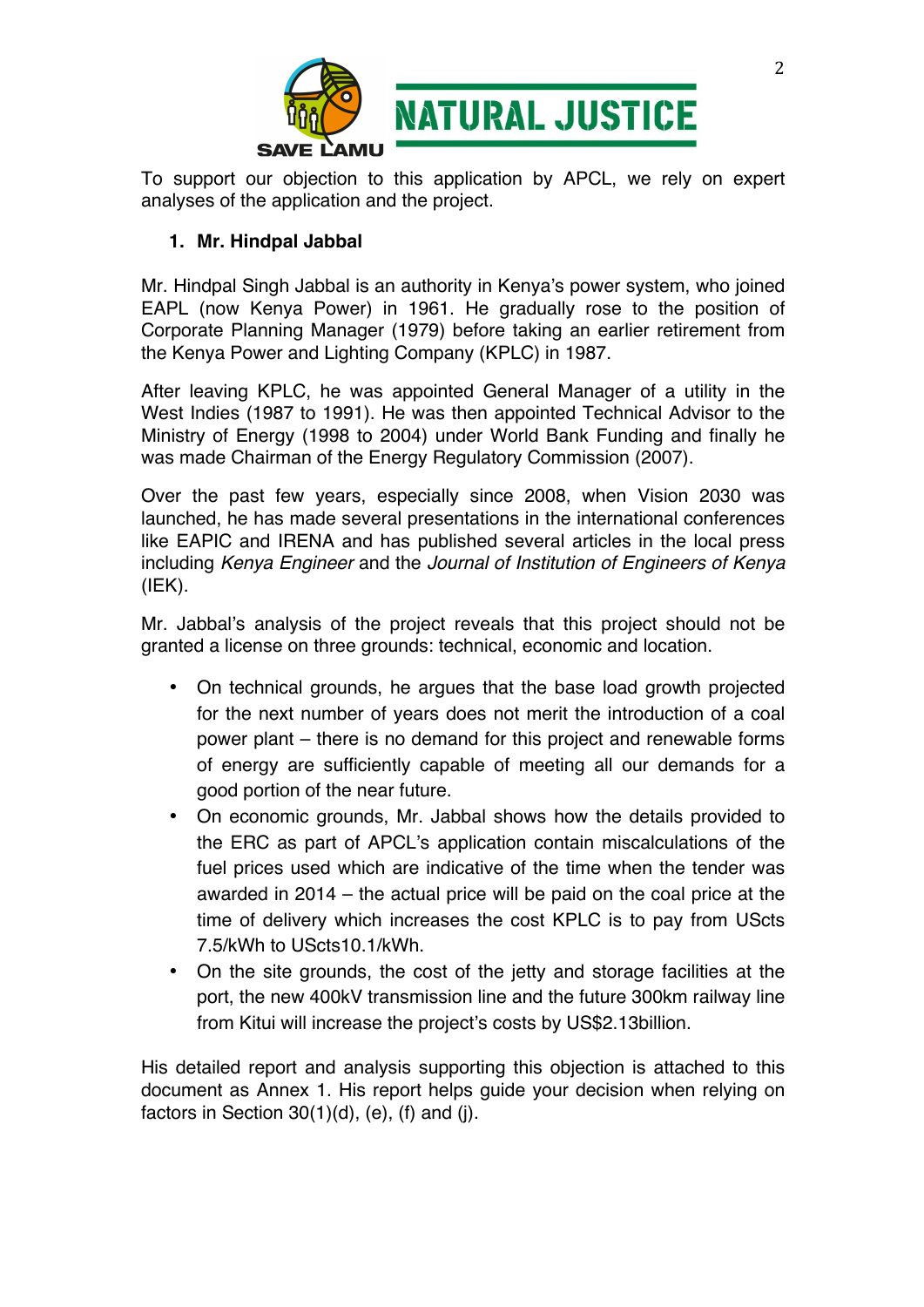

### **2. Independent Research on the License**

Our objection is also supported by research we compiled to indicate that the project should not be granted a license attached as Annex 2. This research helps quide your decision when relying on factors in Section 30(1)(b), (d), (e), (f) and (j).

## **3. EIA Study Comments submitted to NEMA**

Finally, the comments we made to NEMA with respect to the project's EIA Study Report are attached as Annex 3. These comments help guide your decision when relying on factors in Section 30(1)(a) and (b). Our comments to NEMA critiquing the EIA Study Report are listed below and given in detail in the annexure.

- Comment 1: *Lack of proper public participation during the ESIA Study as required under Kenyan law*
- Comment 2: *Concerns related to the Resettlement Action Plan and Allocation of Land are not Addressed*
- Comment 3: *Effects of the thermal effluent discharge on the marine environment and criticism cooling system technology*
- Comment 4: *Poor analysis of alternatives and economic justification*
- Comment 5: *Segmentation of the scope of the ESIA Study understates*
- Comment 6:*Climate change impacts are undermined and inconsistent with Kenya's commitments*
- Comment 7:*Air and noise quality is compromised and no mitigation cited*
- Comment 8:*Negative impacts on livelihoods are not sufficiently addressed*
- Comment 9:*Inconsistent and inadequate information in the ESIA Report*
- Comment 10: *Insufficient public hearing that was not in compliance with the law or best practices*

On the basis of the research presented and annexed to this letter of objection, we request that the ERC **does not** grant a License to APCL for this project.

Sincerely,

**Shalom M. Ndiku Natural Justice:** *Lawyers for Communities and the Environment*  shalom@naturaljustice.org